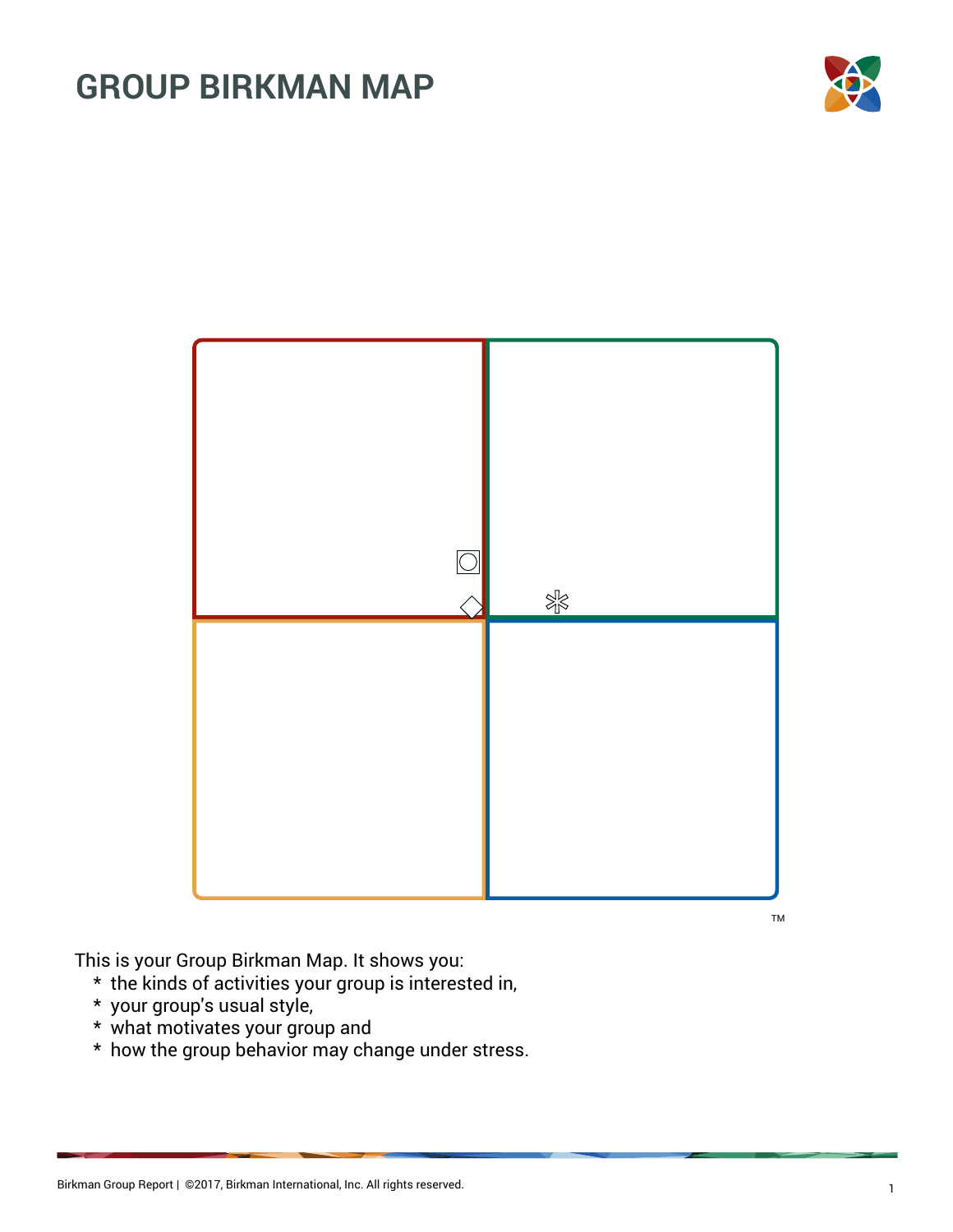

**The Asterisk** The Asterisk describes people's interests / goals.



TM

CB BETSY BROWN (D000XZ)<br>BB BETSY BROWN (D000Z3)<br>RC RONALD CHALMERS (D000Y2)<br>CC CHRIS COOPER (D000Z1)<br>DD DAN DAVIS (D000Z2)<br>JD2 JACK DEMBY (D000YN)<br>JP JACK DEMBY (D000YN)<br>JP JOHN Q. PUBLIC (BX6396)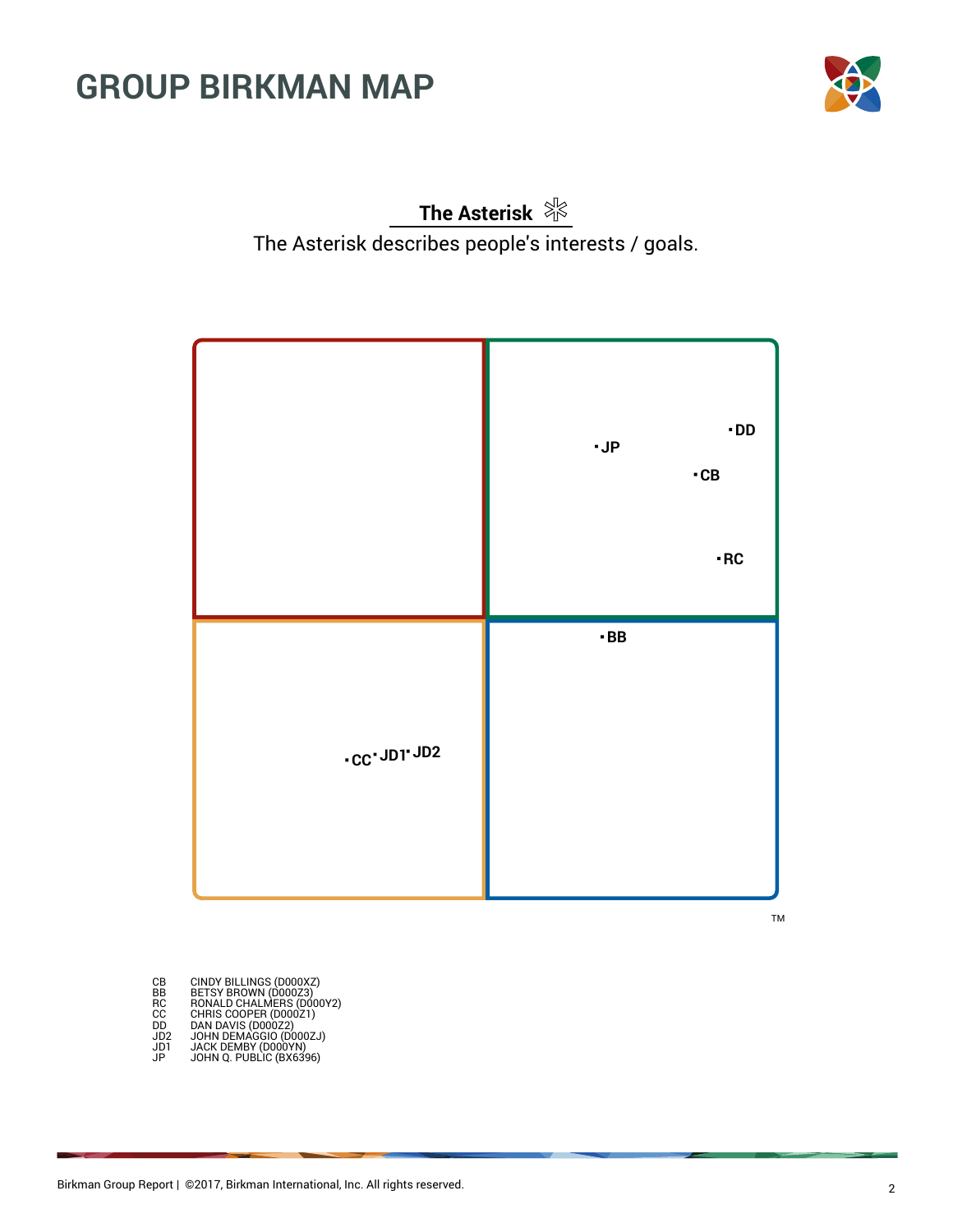

**The Diamond** The Diamond describes people's Usual Styles.



TM

| CВ              | CINDY BILLINGS (D000XZ)<br>BETSY BROWN (D000Z3) |
|-----------------|-------------------------------------------------|
| BB              |                                                 |
| RC              | RONALD CHALMERS (D000Y2)                        |
| СC              | CHRIS COOPER (D000Z1)                           |
| DD              | DAN DAVIS (D000Z2)                              |
| JD <sub>2</sub> | JOHN DEMAGGIO (D000ZJ)                          |
| JD1             |                                                 |
| JP              | JACK DEMBY (D000YN)<br>JOHN Q. PUBLIC (BX6396)  |
|                 |                                                 |